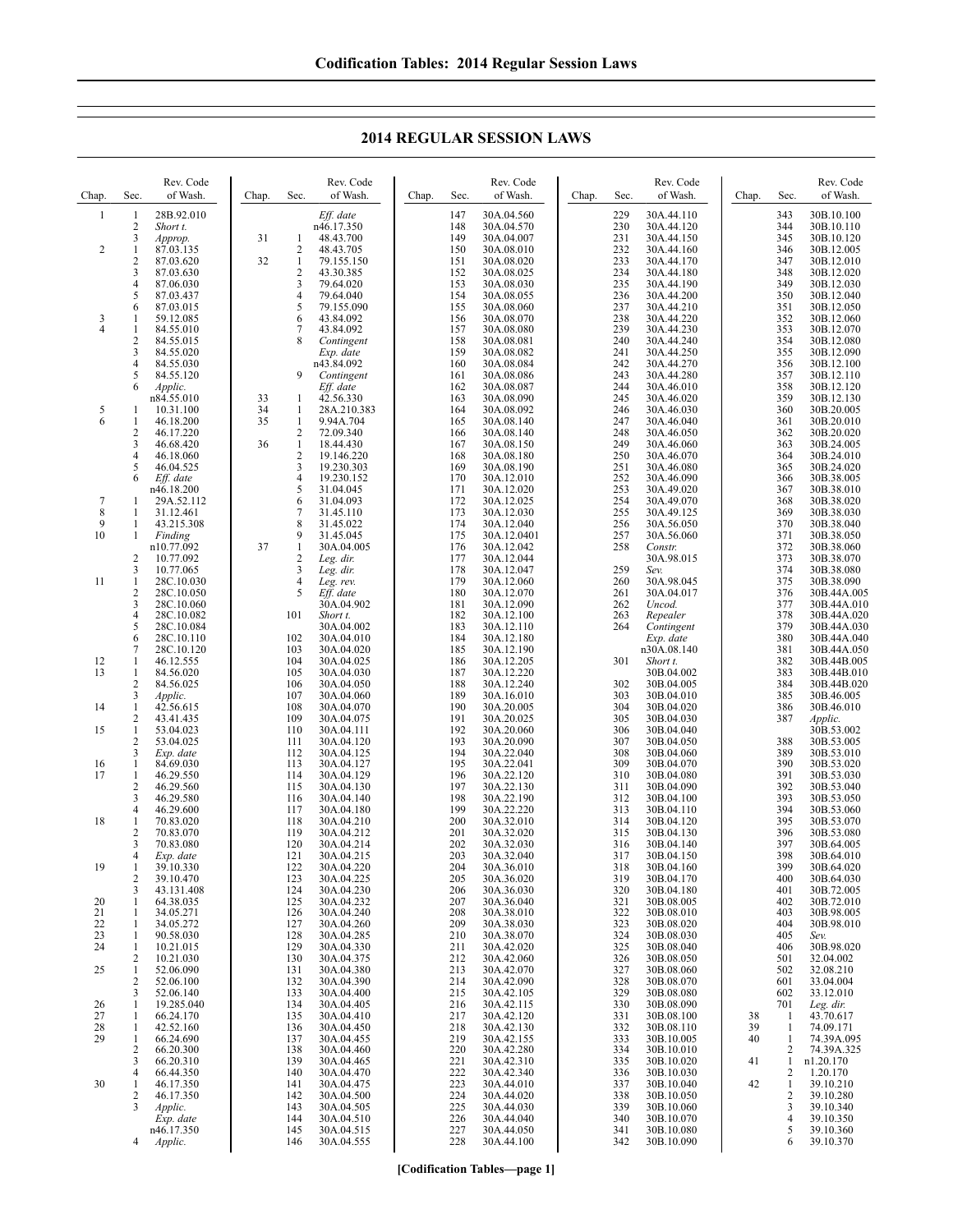## **Codification Tables: 2014 Regular Session Laws**

| Chap.    | Sec.                                | Rev. Code<br>of Wash.                            | Chap. | Sec.                                | Rev. Code<br>of Wash.                            | Chap.    | Sec.                                       | Rev. Code<br>of Wash.                          | Chap.    | Sec.                                           | Rev. Code<br>of Wash.                            | Chap.      | Sec.                                           | Rev. Code<br>of Wash.                        |
|----------|-------------------------------------|--------------------------------------------------|-------|-------------------------------------|--------------------------------------------------|----------|--------------------------------------------|------------------------------------------------|----------|------------------------------------------------|--------------------------------------------------|------------|------------------------------------------------|----------------------------------------------|
| 43       | 7<br>$\,$ 8 $\,$<br>1               | 39.10.390<br>43.131.408<br>Intent<br>n79A.05.035 |       | 17<br>18<br>19                      | 64.80.903<br>64.80.904<br>11.02.005<br>11.07.010 | 73<br>74 | 2<br>$\mathbf{1}$<br>$\overline{c}$<br>1   | 46.04.123<br>Findings<br>89.08.600<br>Findings |          | 7<br>$\,$ 8 $\,$<br>9<br>10                    | 36.61.260<br>36.61.030<br>36.61.300<br>36.61.170 | 99         | $\overline{c}$<br>3<br>$\mathbf{1}$            | 69.04.345<br>69.07.120<br>Findings<br>Intent |
| 44<br>45 | 2<br>1<br>1                         | Repealer<br>82.46.010<br>19.285.030              |       | 20<br>21<br>22                      | 11.11.010<br>11.18.200<br>11.86.011              |          | $\overline{2}$                             | Intent<br>70.325.010<br>70.325.020             | 86       | 11<br>-1<br>$\overline{2}$                     | 36.61.310<br>79A.05.335<br>79A.05.340            |            | 2<br>3                                         | n84.36.020<br>84.36.020<br>84.36.020         |
| 46<br>47 | 1<br>1                              | 28A.300.405<br>28A.155.220                       |       | 23<br>24                            | 11.94.050<br>82.45.010                           |          | 3<br>$\overline{4}$                        | 70.325.030<br>70.325.040                       |          | 3<br>$\overline{4}$                            | 79A.05.345<br>79A.05.087                         |            | 4<br>5                                         | 84.36.030<br>84.36.032                       |
| 48       | 1<br>$\overline{c}$<br>3            | 77.08.010<br>77.08.075<br>77.15.080              |       | 25<br>26<br>27                      | 82.45.197<br>82.45.150<br>84.33.140              |          | 5<br>6<br>7                                | 43.84.092<br>43.84.092<br>70.325.050           |          | 5<br>6<br>7                                    | 79A.05.347<br>79A.70.010<br>79A.70.020           |            | 6<br>7<br>8                                    | 84.36.035<br>84.36.037<br>84.36.037          |
|          | 4<br>5                              | 77.15.100<br>77.15.120                           |       | 28<br>29                            | 84.34.108<br>Contingent                          |          | 8<br>9                                     | Leg. dir.<br>Contingent                        |          | 8<br>9                                         | 79A.70.030<br>79A.70.040                         |            | 9<br>10                                        | 84.36.050<br>84.36.060                       |
|          | 6<br>$\overline{7}$<br>8            | 77.15.130<br>77.15.160<br>77.15.170              |       | 30<br>31                            | Eff. date<br>Sev.<br>Leg. dir.                   |          | 10                                         | Exp. date<br>n43.84.092<br>Contingent          | 87       | $\mathbf{1}$<br>$\overline{2}$<br>3            | 18.370.010<br>18.370.020<br>18.370.030           |            | 11<br>12<br>13                                 | 84.36.260<br>84.36.264<br>84.36.805          |
|          | 9<br>10                             | 77.15.180<br>77.15.190                           | 59    | -1<br>2                             | 47.60.322<br>46.17.040                           | 75       | 1                                          | Eff. date<br>74.12.037                         | 88       | $\overline{4}$<br>$\mathbf{1}$                 | Leg. dir.<br>43.43.842                           |            | 14<br>15                                       | n84.36.020<br>Eff. date                      |
|          | 11<br>12<br>13                      | 77.15.240<br>77.15.250<br>77.15.370              |       | 3<br>4<br>5                         | 46.17.050<br>46.17.060<br>Applic.                | 76       | $\mathbf{1}$<br>$\sqrt{2}$<br>3            | 43.21A.667<br>70.93.200<br>70.93.220           |          | $\overline{c}$<br>3<br>$\overline{4}$          | 43.20A.710<br>74.15.038<br>74.13.700             |            | 16                                             | n84.36.020<br>Exp. date<br>n84.36.020        |
|          | 14<br>15                            | 77.15.380<br>77.15.390                           | 60    | 1                                   | n47.60.322<br>28B.15.071                         |          | 4<br>5                                     | 70.93.250<br>70.94.162                         | 89       | $1 - 3$<br>$\overline{4}$                      | Temporary<br>Exp. date                           | 100        | 1<br>$\overline{c}$                            | 46.61.5055<br>10.31.100                      |
|          | 16<br>17<br>18                      | 77.15.420<br>77.15.425<br>77.15.460              | 61    | $\mathbf{1}$                        | Intent<br>Finding<br>n42.30.077                  |          | 6<br>7<br>8                                | 70.95.530<br>70.95J.025<br>70.120A.050         | 90<br>91 | $\mathbf{1}$<br>$\overline{2}$<br>$\mathbf{1}$ | 76.04.005<br>76.04.455<br>41.26.463              | 101        | $1 - 3$                                        | Failed to<br>become law.<br>See 2014         |
|          | 19<br>20                            | 77.15.470<br>77.15.480                           | 62    | 2<br>$\mathbf{1}$                   | 42.30.077<br>67.16.270                           |          | 9<br>10                                    | 90.42.130<br>90.44.052                         | 92       | $\mathbf{1}$<br>$\sqrt{2}$                     | 66.24.145<br>66.28.040                           |            | 4                                              | $c$ 101 $\AA$ 4.<br>Contingency              |
|          | 21<br>22<br>23                      | 77.15.630<br>77.15.740<br>77.15.770              | 63    | $\mathbf{1}$<br>$\mathfrak{2}$<br>3 | 66.28.350<br>66.08.030<br>66.08.050              |          | 11<br>12<br>13                             | 90.48.545<br>90.80.150<br>90.82.043            |          | 3<br>$\overline{4}$<br>5                       | 19.126.020<br>66.24.140<br>66.28.310             | 102        | 1                                              | Findings<br>Intent<br>n28A.300.575           |
|          | 24<br>25                            | 77.15.265<br>77.15.800                           | 64    | $\mathbf{1}$<br>$\mathfrak{2}$      | 69.75.010<br>69.75.020                           | 77       | 14<br>$\mathbf{1}$                         | Repealer<br>46.18.200                          | 93       | 1                                              | Finding<br>Intent                                |            | 2<br>3                                         | 28A.300.575<br>28A.230.125                   |
|          | 26<br>27<br>28                      | 77.32.010<br>77.65.280<br>77.65.340              |       | 3<br>4<br>5                         | 69.75.030<br>69.75.040<br>69.75.050              |          | $\sqrt{2}$<br>3<br>$\overline{4}$          | 46.17.220<br>46.68.425<br>43.70.327            |          | $\overline{2}$<br>3                            | n2.20.030<br>2.20.030<br>10.79.035               | 103        | 4<br>1                                         | Uncod.<br>Finding<br>n28A.300.288            |
|          | 29<br>30                            | Repealer<br>Sev.                                 |       | 6<br>7                              | Leg. dir.<br>Eff. date                           |          | 5<br>6                                     | 46.18.060<br>46.04.077                         | 94       | $\overline{4}$<br>1                            | 9A.72.085<br>43.70.327                           |            | 2<br>3                                         | 28A.300.288<br>Contingency                   |
| 49<br>50 | $\mathbf{1}$<br>1<br>$\overline{c}$ | 49.60.243<br>28A.400.303<br>28A.410.010          | 65    | 1<br>$\overline{c}$                 | 69.75.900<br>38.42.010<br>38.42.020              | 78       | 7<br>1                                     | Eff. date<br>n46.18.200<br>66.24.680           | 95<br>96 | 1<br>1<br>$\sqrt{2}$                           | 41.34.040<br>n84.14.040<br>84.14.007             | 104<br>105 | $\mathbf{1}$<br>$\overline{c}$<br>$\mathbf{1}$ | 74.13.710<br>74.15.030<br>66.24.170          |
| 51       | 1<br>$\overline{2}$                 | 36.150.010<br>36.150.020                         |       | 3<br>$\overline{4}$                 | 38.42.120<br>38.42.130                           | 79       | $\overline{2}$<br>3                        | 66.20.300<br>66.20.310                         |          | 3<br>$\overline{4}$                            | 84.14.010<br>84.14.040                           |            | $\overline{c}$<br>3                            | 66.24.175<br>66.24.244                       |
|          | 3<br>$\overline{4}$<br>5            | 36.150.030<br>36.150.040<br>36.150.050           |       | 5<br>6<br>7                         | 38.42.140<br>38.42.150<br>73.16.070              | 80       | $\mathbf{1}$<br>$\sqrt{2}$<br>$\mathbf{1}$ | 46.12.630<br>46.68.063<br>46.16A.200           | 97       | 5<br>101<br>102                                | 84.14.060<br>34.05.010<br>82.32.534              | 106<br>107 | $\mathbf{1}$<br>$\mathbf{1}$<br>2              | 42.56.250<br>6.21.110<br>61.24.080           |
|          | 6<br>$\overline{7}$<br>8            | 36.150.060<br>36.150.070                         | 66    | 1                                   | Findings<br>n42.56.150                           |          | $\overline{2}$<br>3                        | 46.16A.020<br>46.16A.110                       |          | 103<br>104                                     | 82.32.585<br>82.32.235                           | 108        | 3<br>4<br>1                                    | 6.17.140<br>6.17.150                         |
|          | 9<br>10                             | 36.150.080<br>36.150.090<br>Sev.                 |       | 2<br>3<br>4                         | 42.30.205<br>42.56.150<br>42.56.152              |          | 4<br>5<br>6                                | 46.17.200<br>46.18.130<br>46.18.140            |          | 201<br>301<br>302                              | Repealer<br>60.28.040<br>82.04.190               |            | 2                                              | Finding<br>n13.34.100<br>13.34.100           |
| 52       | 11<br>-1<br>2                       | Leg. dir.<br>9A.40.110<br>9A.40.010              |       | 5<br>6                              | 42.56.155<br>Short t.<br>n42.56.150              | 81       | 7<br>1                                     | Applic.<br>n46.16A.200<br>76.04.760            |          | 303<br>304<br>305                              | 82.04.285<br>82.04.460<br>82.04.462              |            | 3<br>4                                         | 2.53.045<br>Eff. date<br>n13.34.100          |
| 53       | 1                                   | Intent<br>n28B.92.005                            |       | 7                                   | Eff. date<br>n42.56.150                          |          | $\overline{2}$<br>3                        | 4.24.040<br>4.24.060                           |          | 306<br>307                                     | 82.08.02807<br>82.45.150                         | 109        | 5<br>1                                         | Contingency<br>9.96.060                      |
| 54<br>55 | 2<br>1<br>1                         | 28B.92.005<br>66.28.360<br>77.12.203             | 67    | 1                                   | Findings<br>Intent<br>19.335.005                 |          | 4<br>5                                     | n/6.04./60<br>Applic.<br>n76.04.760            |          | 308<br>309<br>310                              | 82.45.195<br>84.33.140<br>84.34.065              | 110        | 2<br>$\mathbf{1}$<br>2                         | 9.96.070<br>13.40.020<br>13.40.140           |
|          | 2                                   | Eff. date<br>n77.12.203                          |       | $\overline{c}$<br>3                 | 19.335.010<br>19.335.020                         | 82       | 1<br>$\overline{\mathbf{c}}$               | 48.110.020<br>48.110.030                       |          | 311<br>312                                     | 84.34.108<br>84.34.300                           | 111        | $\mathbf{1}$<br>2                              | 9.41.040<br>9.41.800                         |
| 56       | 1                                   | Finding<br>Intent<br>n90.58.270                  |       | 4<br>5<br>6                         | 19.335.030<br>19.335.040<br>19.335.050           | 83       | $\mathbf{1}$<br>$\sqrt{2}$<br>3            | 25.15.390<br>25.15.417<br>25.15.419            |          | 313<br>314<br>315                              | 84.34.320<br>84.34.330<br>84.34.370              |            | 3<br>4<br>5                                    | Temporary<br>9.41.802<br>9.41.804            |
|          | $\overline{c}$<br>3                 | 90.58.270<br>Uncod.                              |       | $\tau$<br>8                         | Sev.<br>Short t.                                 |          | 4<br>5                                     | 25.15.420<br>25.15.422                         |          | 316<br>317                                     | 84.55.005<br>82.08.02061                         |            | 6<br>7                                         | Sev.<br>Eff. date                            |
| 57       | 1<br>$\overline{c}$                 | <b>Findings</b><br>n74.09.5225<br>74.09.5225     | 68    | 9<br>$\mathbf{1}$                   | 19.335.900<br>Leg. dir.<br>Intent                |          | 6<br>7<br>8                                | 25.15.423<br>25.15.085<br>23B.09.005           |          | 401<br>402<br>403                              | 82.04.250<br>82.04.250<br>82.04.290              | 112        | 101<br>102                                     | n9.41.804<br>28B.30.530<br>28B.155.010       |
| 58       | 1                                   | Short t.<br>64.80.900                            |       |                                     | Finding<br>43.42A.005                            |          | 9<br>10                                    | 23B.09.010<br>23B.09.020                       |          | 404<br>405                                     | 82.04.290<br>82.08.9651                          |            | 103<br>104                                     | 28C.18.060<br>28C.18.080                     |
|          | 2<br>3                              | 64.80.010<br>Applic.<br>64.80.901                |       | 2<br>3<br>4                         | 43.42A.010<br>43.42A.020<br>43.42A.030           |          | 11<br>12<br>13                             | 23B.09.030<br>23B.09.040<br>23B.09.050         |          | 406<br>407<br>408                              | 82.12.9651<br>84.40.038<br>84.40.175             |            | 105<br>106<br>107                              | 39.102.040<br>43.84.092<br>43.84.092         |
|          | 4<br>5<br>6                         | 64.80.902<br>64.80.020<br>64.80.030              |       | 5<br>6<br>7                         | 43.42A.040<br>43.17.385<br>Leg. dir.             | 84       | 14<br>15<br>$\mathbf{1}$                   | 23B.09.060<br>23B.13.020<br>43.71.090          |          | 501<br>502<br>503                              | 46.74.010<br>82.44.015<br>82.08.0287             |            | 108<br>109<br>110                              | 43.160.060<br>43.160.900<br>43.330.050       |
|          | 7<br>8                              | 64.80.040<br>64.80.050                           | 69    | 8<br>1                              | Contingency<br>Findings                          |          | $\overline{2}$<br>3                        | 48.43.039<br>48.43.039                         |          | 504<br>601                                     | 82.12.0282<br>82.08.855                          |            | 111<br>112                                     | 43.330.080<br>43.330.082                     |
|          | 9<br>10<br>11                       | 64.80.060<br>64.80.070<br>64.80.080              | 70    | 2,3<br>-1                           | Intent<br>Temporary<br>74.39A.390                |          | 4                                          | Contingent<br>Eff. date<br>n48.43.039          |          | 602<br>603<br>604                              | 82.08.890<br>82.12.855<br>82.12.890              |            | 113<br>114<br>115                              | 43.330.090<br>43.330.250<br>43.330.270       |
|          | 12<br>13                            | 64.80.090<br>64.80.100                           | 71    | $\mathbf{1}$<br>$\overline{c}$      | Uncod.<br>43.70.442                              | 85       | 1<br>$\overline{2}$                        | 36.61.010<br>36.61.020                         |          | 605                                            | Contingent<br>Exp. date                          |            | 116<br>117                                     | 43.330.280<br>43.330.310                     |
|          | 14<br>15<br>16                      | 64.80.110<br>64.80.120<br>Applic.                |       | 3<br>4<br>5                         | Temporary<br>43.70.444<br>43.70.443              |          | 3<br>$\overline{4}$<br>5                   | 36.61.290<br>36.61.070<br>36.61.220            | 98       | $\mathbf{1}$                                   | n82.04.250<br>Findings<br>Intent                 |            | 118<br>119<br>120                              | 43.330.375<br>50.38.050<br>82.14.505         |
|          |                                     | Constr.                                          | 72    | 1                                   | 46.16A.060                                       |          | 6                                          | 36.61.250                                      |          |                                                | n69.07.120                                       |            | 121                                            | 82.33A.010                                   |

**[Codification Tables—page 2]**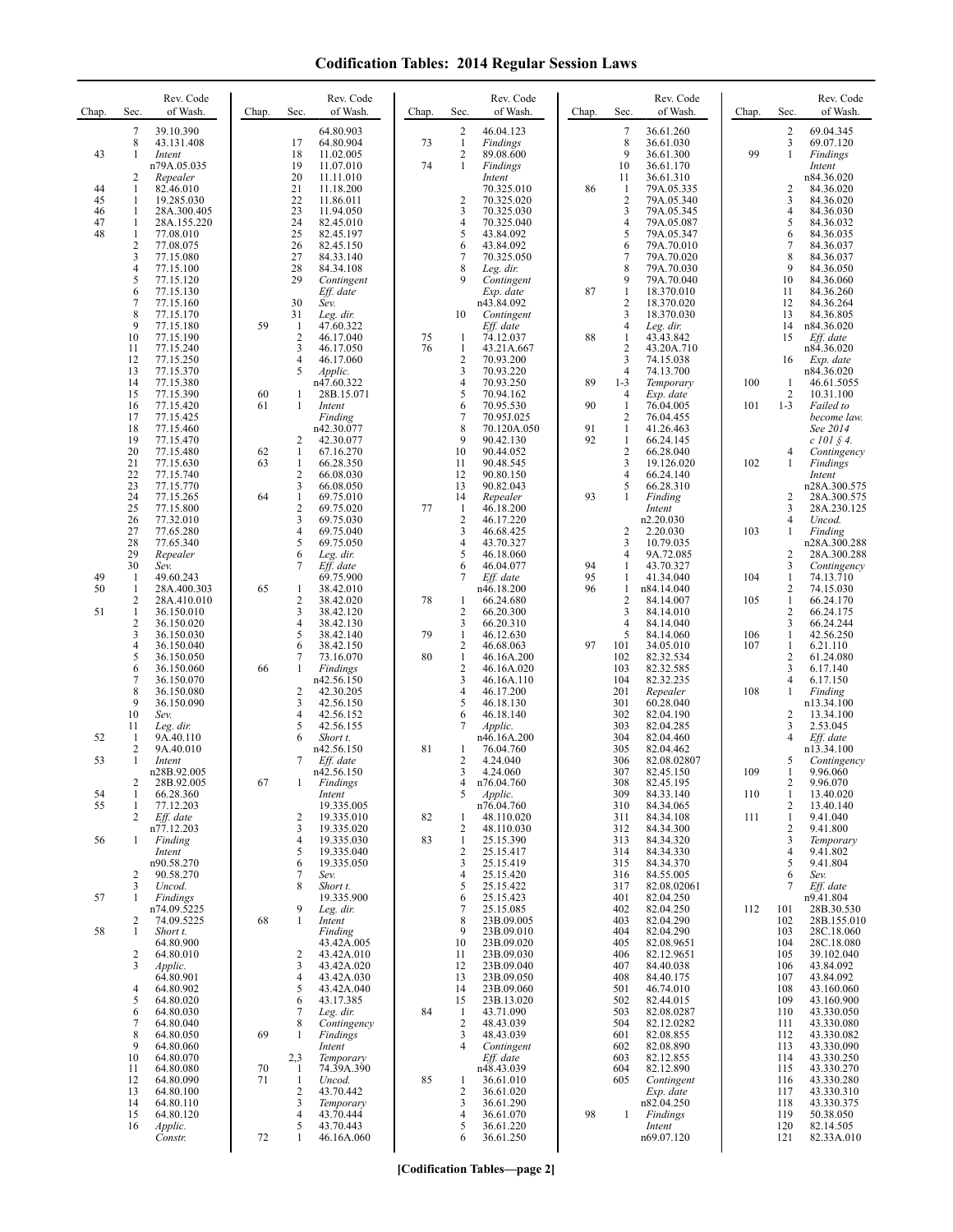## **Codification Tables: 2014 Regular Session Laws**

| Chap. | Sec.                    | Rev. Code<br>of Wash.     | Chap.      | Sec.                           | Rev. Code<br>of Wash.     | Chap.      | Sec.                           | Rev. Code<br>of Wash.      | Chap.      | Sec.                           | Rev. Code<br>of Wash.     | Chap.      | Sec.                         | Rev. Code<br>of Wash.     |
|-------|-------------------------|---------------------------|------------|--------------------------------|---------------------------|------------|--------------------------------|----------------------------|------------|--------------------------------|---------------------------|------------|------------------------------|---------------------------|
|       | 122                     | 43.131.418                |            | 3                              | n84.34.020                |            | 11                             | 82.08.010                  |            | $\overline{4}$                 | 28A.190.060               |            | 2                            | 46.16A.200                |
|       | 123-301<br>401          | Repealer<br>43.330.010    | 126<br>127 | $\mathbf{1}$<br>$\mathbf{1}$   | 43.70.117<br>Finding      |            | 12<br>13                       | 82.08.020<br>82.08.02565   | 158        | 5<br>$\mathbf{1}$              | 13.04.145<br>28B.50.140   |            | 3<br>4                       | 46.18.277<br>46.04.294    |
|       | 402                     | Repealer                  |            |                                | Intent                    |            | 14                             | 82.12.02565                | 159        | 1                              | 4.24.810                  | 182        | 1                            | 43.60A.190                |
|       | 501                     | Contingent<br>Exp. date   | 128        | 2<br>$\mathbf{1}$              | Temporary<br>Finding      |            | 15<br>16                       | 82.08.0257<br>82.12.0258   | 160        | $\mathbf{1}$<br>$\overline{2}$ | 26.44.272<br>Temporary    | 183<br>184 | 1<br>$\mathbf{1}$            | 28B.15.012<br>72.36.081   |
|       |                         | n43.84.092                |            |                                | n13.40.042                |            | 17                             | 82.08.0273                 |            | 3                              | 43.215.405                |            | 2                            | 72.36.020                 |
|       | 502                     | Contingent                |            | 2<br>3                         | 10.31.120                 |            | 18                             | 82.08.02745                |            | $\overline{4}$<br>5            | 43.215.405                |            | 3<br>4                       | 72.36.030                 |
| 113   | 1                       | Eff. date<br>9.94A.645    |            | 4                              | Temporary<br>13.40.042    |            | 19<br>20                       | 82.08.0281<br>82.08.0288   |            |                                | Eff. date<br>n43.215.405  |            | 5                            | 72.36.035<br>72.36.055    |
| 114   | 1                       | Finding                   |            | 5                              | 13.40.080                 |            | 21                             | 82.12.0283                 | 161        | 1                              | 28A.320.175               |            | 6                            | 72.36.070                 |
|       | $\overline{c}$          | n79.10.500<br>79.10.500   | 129        | 6<br>1                         | Exp. date<br>19.29A.090   |            | 22<br>23                       | 82.08.0293<br>82.08.820    | 162        | 1<br>$\overline{2}$            | 28B.15.102<br>42.16.010   |            | 7<br>8                       | 72.36.075<br>43.60A.075   |
|       | 3                       | 79.10.510                 | 130        | 1                              | 9.94A.510                 |            | 24                             | 82.14.430                  |            | 3                              | 44.28.816                 | 185        | $\mathbf{1}$                 | 46.20.161                 |
|       | 4<br>5                  | 79.10.120<br>79.10.130    |            | $\overline{2}$<br>3            | 9.94A.540<br>9.94A.6332   |            | 25<br>26                       | 82.16.050<br>82.29A.020    | 163        | $\overline{4}$<br>1            | 43.88.110<br>Intent       |            | 2<br>3                       | 46.20.117<br>Eff. date    |
|       | 6                       | Temporary                 |            | 4                              | 9.94A.729                 |            | 27                             | 84.34.410                  |            |                                | Finding                   |            |                              | n46.20.161                |
| 115   | 1<br>2                  | 41.05.188<br>48.43.176    |            | 5<br>6                         | 9.95.425<br>9.95.430      |            | 28<br>29                       | 84.36.630<br>84.40.030     |            | 2                              | n13.34.136<br>13.34.136   | 186<br>187 | 1<br>1                       | 28B.10.057<br>18.50.010   |
| 116   | $\mathbf{1}$            | 18.74.190                 |            | 7                              | 9.95.435                  |            | 30                             | 82.02.010                  | 164        | $\mathbf{1}$                   | 61.24.005                 |            | $\overline{c}$               | 18.50.065                 |
|       | $\overline{c}$<br>3     | 18.74.190<br>18.74.010    |            | 8<br>9                         | 9.95.440<br>10.95.030     |            | 31<br>32                       | 15.13.270<br>15.13.270     |            | $\overline{2}$<br>3            | 61.24.031<br>61.24.163    |            | 3<br>4                       | 18.50.102<br>18.50.160    |
|       | 4                       | 18.74.035                 |            | 10                             | 9.94A.730                 |            | 33                             | 15.17.020                  |            | $\overline{4}$                 | 61.24.165                 | 188        | $\mathbf{1}$                 | 9A.40.100                 |
|       | 5<br>6                  | 18.74.085                 |            | 11<br>12                       | 10.95.035                 |            | 34<br>35                       | 15.49.061                  |            | 5<br>$\mathbf{1}$              | 61.24.172                 |            | 2<br>3                       | 9A.44.128<br>9.68A.120    |
|       |                         | Eff. date<br>n18.74.190   |            |                                | Applic.<br>n9.94A.510     |            | 36                             | 20.01.030<br>Exp. date     | 165<br>166 | 1                              | 42.56.300<br>Findings     |            | 4                            | 9A.88.150                 |
|       | 7                       | Eff. date                 |            | 13                             | Temporary                 |            |                                | n82.04.260                 |            |                                | n74.39A.400               | 189        | 1                            | n18.35.010                |
| 117   | 1                       | n18.74.190<br>13.40.193   |            | 14<br>15                       | Exp. date<br>Sev.         |            | 37                             | Eff. date<br>n82.04.260    | 167        | 2<br>$\mathbf{1}$              | 74.39A.400<br>46.61.184   |            | 2<br>$\overline{\mathbf{3}}$ | 18.35.010<br>18.35.020    |
|       | 2                       | 13.40.127                 |            | 16                             | Eff. date                 |            | 38                             | Contingent                 | 168        | $\mathbf{1}$                   | 1.16.050                  |            | 4                            | 18.35.040                 |
|       | 3<br>4                  | 13.40.210<br>13.40.800    | 131        | 1                              | n9.94A.510<br>49.12.470   |            |                                | Exp. date<br>n82.04.260    |            | $\sqrt{2}$<br>3                | 43.41.109<br>28A.225.010  |            | 5<br>6                       | 18.35.050<br>18.35.070    |
|       | 5                       | 13.50.010                 |            | $\overline{2}$                 | 49.46.010                 |            | 39                             | Contingent                 |            | $\overline{4}$                 | 28B.10.039                |            | $\tau$                       | 18.35.095                 |
| 118   | 1<br>2                  | 80.36.375<br>35.21.860    |            | 3<br>$\overline{4}$            | 51.16.242<br>50.04.1501   |            |                                | Eff. date<br>n82.04.260    | 169        | 5<br>1                         | 28C.18.068<br>2.08.065    |            | 8<br>9                       | 18.35.100<br>18.35.105    |
| 119   | 1                       | Finding                   |            | 5                              | Exp. date                 |            | 40                             | Exp. date                  |            | $\overline{2}$                 | n2.08.065                 |            | 10                           | 18.35.110                 |
|       | $\overline{\mathbf{c}}$ | n70.275.020<br>70.275.020 | 132        | 1                              | n49.46.010<br>79A.60.040  |            | 41                             | Exp. date<br>n15.13.270    | 170        | 1<br>$\overline{2}$            | 81.77.210<br>42.56.330    |            | 11<br>12                     | 18.35.140<br>18.35.150    |
|       | 3                       | 70.275.030                |            | 2                              | 79A.60.700                |            | 42                             | Eff. date                  | 171        | 1                              | 28A.305.141               |            | 13                           | 18.35.161                 |
|       | 4<br>5                  | 70.275.040<br>70.275.050  | 133        | $\mathbf{1}$<br>$\overline{2}$ | 79A.40.010<br>79A.40.020  | 141        | -1                             | n15.13.270<br>48.165.0301  | 172<br>173 | 1<br>1                         | 41.50.770<br>70.95I.020   |            | 14<br>15                     | 18.35.185<br>18.35.195    |
|       | 6                       | 70.275.170                |            | 3                              | 79A.40.050                | 142        | $\mathbf{1}$                   | 42.56.230                  |            | $\overline{2}$                 | 70.951.030                |            | 16                           | 18.35.205                 |
|       | 7<br>8                  | 43.131.421<br>43.131.422  |            | $\overline{4}$<br>5            | 79A.40.060<br>79A.40.070  | 143        | 2<br>$\mathbf{1}$              | 51.04.063<br>74.60.030     | 174        | 3<br>1                         | 43.21A.711<br>Intent      |            | 17<br>18                     | 18.35.240<br>18.35.260    |
|       | 9                       | Repealer                  |            | 6                              | 79A.45.060                |            | $\overline{c}$                 | 74.60.120                  |            |                                | n28B.50.902               |            | 19                           | Eff. date                 |
| 120   | 10<br>-1                | Leg. rev.<br>77.55.181    | 134        | 1                              | Intent<br>n14.16.100      |            | 3<br>4                         | 74.60.130<br>Eff. date     |            | $\overline{2}$<br>3            | 28B.50.902<br>28B.155.010 | 190        | 1                            | n18.35.040<br>18.27.250   |
|       | $\overline{c}$          | 77.95.180                 |            | 2                              | 14.16.100                 |            |                                | n74.60.030                 |            | $\overline{4}$                 | 42.30.110                 |            | 2                            | 19.28.131                 |
|       | 3<br>4                  | 77.95.170<br>77.95.160    | 135        | 1<br>$\overline{2}$            | n39.26.280                | 144        | 1                              | Short t.                   |            | 5<br>6                         | 42.56.270                 |            | 3<br>4                       | 19.28.381                 |
|       | 5                       | Vetoed                    |            | 3                              | 39.26.010<br>39.26.280    |            | 2                              | n21.20.880<br>Findings     |            | $\overline{7}$                 | Uncod.<br>28B.30.904      |            | 5                            | 19.28.490<br>70.87.170    |
|       | 6<br>7                  | 77.95.340                 | 136        | 4<br>1                         | 39.26.290<br>Vetoed       |            |                                | Intent<br>n21.20.880       |            | 8<br>9                         | 43.333.011<br>43.333.015  |            | 6                            | Eff. date<br>n19.28.131   |
|       | 8                       | Temporary<br>19.27.490    |            | $\overline{c}$                 | Temporary                 |            | 3                              | 21.20.880                  |            | 10                             | 43.333.030                | 191        | 1                            | 28A.657.020               |
|       | 9                       | 35.21.404                 |            | 3                              | 28A.410.292               |            | 4                              | 21.20.883                  |            | 11                             | 43.333.040                |            | 2                            | Vetoed                    |
|       | 10<br>11                | 35.63.230<br>35A.21.290   |            | $\overline{4}$<br>5            | 28B.50.891<br>Approp.     |            | 5<br>6                         | 21.20.886<br>42.56.270     |            | 12<br>13                       | 43.333.050<br>70.210.020  | 192        | $\mathbf{1}$<br>2            | 69.50.101<br>69.50.325    |
|       | 12                      | 35A.63.250                | 137        | -1                             | 84.33.035                 | 145        | -1                             | Uncod.                     |            | 14                             | 70.210.030<br>70.210.040  |            | 3                            | 69.50.354                 |
|       | 13<br>14                | 36.70.982<br>36.70.992    |            | $\overline{c}$<br>3            | 84.33.130<br>84.33.140    | 146        | $\mathbf{1}$<br>2              | n1.20.180<br>1.20.180      |            | 15<br>16                       | 70.210.050                |            | 4<br>5                       | 69.50.357<br>69.50.360    |
|       | 15                      | 36.70A.460                |            | 4                              | 84.33.145                 | 147        | $\mathbf{1}$                   | 36.70A.040                 |            | 17                             | 70.210.060                |            | 6                            | 42.56.270                 |
| 121   | 16<br>-1                | 43.21C.0382<br>Finding    |            | 5<br>6                         | 84.34.400<br>84.34.030    |            | 2<br>3                         | 36.70A.060<br>36.70A.280   |            | 18<br>19                       | Repealer<br>43.333.902    | 193        | 7<br>1                       | 69.50.535<br>51.12.070    |
|       |                         | Intent                    |            | 7<br>8                         | 84.34.041                 |            | 4                              | Exp. date                  |            | 20                             | 43.333.910                | 194        | 1<br>2                       | 18.250.010                |
|       | $\overline{c}$          | n35.21.005<br>35.21.005   |            | 9                              | 84.34.070<br>84.34.330    | 148        | 1                              | n36.70A.280<br>39.12.070   | 175        | 21<br>$\mathbf{1}$             | 70.210.900<br>Findings    | 195        | 1                            | 18.250.020<br>Findings    |
|       | 3                       | 35A.01.040                |            | 10                             | 84.34.340                 | 149        | 1                              | 36.70A.367                 |            |                                | Intent                    |            |                              | Intent                    |
| 122   | 1<br>2                  | 13.34.267<br>74.13.031    | 138        | 11<br>$\mathbf{1}$             | 84.34.370<br>18.360.050   | 150        | $\mathbf{1}$<br>$\overline{2}$ | Vetoed<br>Temporary        |            | $\overline{c}$                 | n13.50.010<br>13.50.010   |            | 101                          | n79.100.170<br>79.100.170 |
|       | 3                       | Eff. date                 | 139        | $\mathbf{1}$                   | Finding                   |            | 3                              | 28A.345.032                |            | 3                              | 13.50.050                 |            | 102                          | 79.100.150                |
| 123   | 1                       | n13.34.267<br>35.13.270   |            |                                | Intent<br>n71A.16.050     |            | 4<br>5                         | 28A.300.580<br>Contingency |            | $\overline{4}$<br>5            | 13.50.260<br>13.50.270    |            | 201<br>202                   | 79.100.130<br>88.26.030   |
|       | 2                       | 35A.14.801                |            | 2                              | 71A.10.020                | 151        | 1                              | 39.04.390                  |            | 6                              | 13.40.127                 |            | 203                          | 53.08.480                 |
| 124   | 1                       | Finding<br>Intent         |            | 3<br>4                         | 71A.16.050<br>n71A.16.050 | 152<br>153 | 1<br>1                         | 84.33.088<br>81.112.210    |            | 7<br>8                         | 13.40.190<br>13.50.100    |            | 204<br>205                   | 88.26.010<br>53.08.310    |
|       |                         | n46.19.010                |            | 5                              | n71A.16.050               | 154        | $\mathbf{1}$                   | 46.37.140                  | 176        | 1                              | 9.96.060                  |            | 301                          | 82.08.9996                |
|       | 2<br>3                  | 46.19.010<br>46.19.020    |            | 6<br>7                         | 18.88B.041<br>74.39A.076  |            | 2<br>3                         | 46.48.170<br>46.61.350     | 177        | 1                              | Findings<br>Intent        |            | 302<br>303                   | 82.12.9996<br>Intent      |
|       | 4                       | 46.19.030                 |            | 8                              | 74.39A.341                | 155        | $\mathbf{1}$                   | Vetoed                     |            |                                | n1.16.050                 |            | 304                          | Eff. date                 |
|       | 5<br>6                  | 46.19.040<br>46.19.050    | 140        | 1<br>$\overline{2}$            | 82.04.100<br>82.04.213    |            | $\sqrt{2}$<br>3                | 28A.520.020<br>Eff. date   |            | $\overline{c}$<br>3            | 1.16.050<br>28A.150.050   |            | 401                          | n82.08.9996<br>Findings   |
|       | 7                       | 46.61.582                 |            | 3                              | 82.04.260                 |            |                                | n28A.520.020               |            | $\overline{4}$                 | Sev.                      |            |                              | Intent                    |
|       | 8<br>9                  | 46.61.583<br>46.63.020    |            | $\overline{4}$<br>5            | 82.04.260<br>82.04.260    | 156        | 1<br>2                         | 19.28.400<br>19.28.191     | 178<br>179 | 1<br>-1                        | 38.12.125<br>43.60A.160   |            | 402                          | n79.100.180<br>79.100.180 |
|       | 10                      | Eff. date                 |            | 6                              | 82.04.260                 |            | 3                              | Eff. date                  |            | $\overline{2}$                 | 43.60A.175                |            | 403                          | 84.56.440                 |
| 125   | 1                       | n46.19.010<br>Intent      |            | 7<br>8                         | 82.04.330<br>82.04.331    | 157        | $\mathbf{1}$                   | n19.28.400<br>28A.190.015  |            | 3<br>$\overline{4}$            | 43.60A.185<br>Repealer    |            | 404                          | Eff. date<br>n79.100.180  |
|       |                         | n84.34.020                |            | 9                              | 82.04.4266                |            | 2                              | 28A.190.010                | 180        | -1                             | 74.04.815                 |            | 501                          | 88.02.420                 |
|       | 2                       | 84.34.020                 |            | 10                             | 82.04.625                 |            | 3                              | 28A.190.020                | 181        | 1                              | 46.18.230                 |            | 502                          | 82.49.080                 |

**[Codification Tables—page 3]**